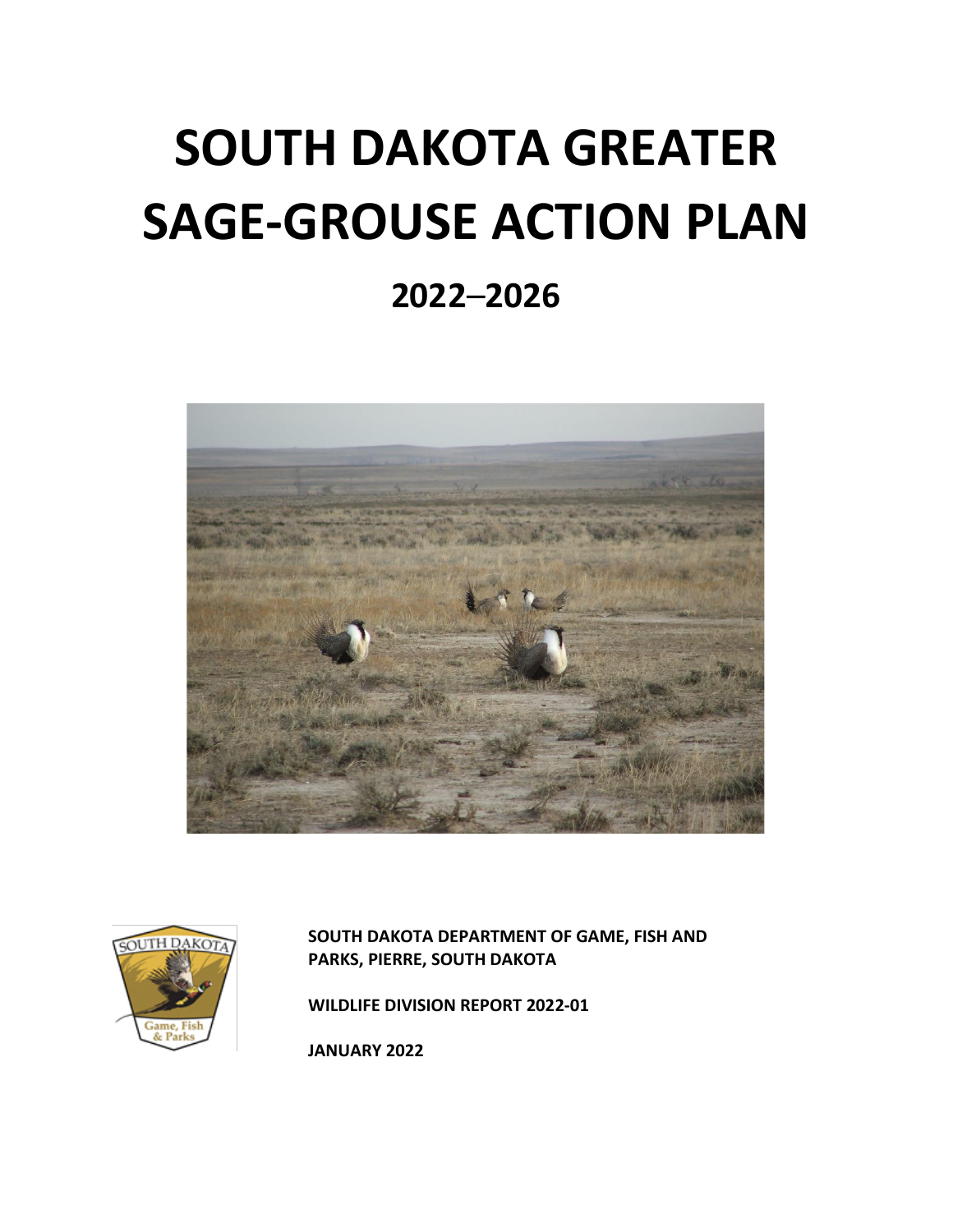This action plan will be used by South Dakota Department of Game, Fish and Parks staff on an annual basis and will be formally evaluated at least every five years. Plan updates and changes, however, may occur more frequently as needed.

A supportive document to this action plan, the "*Management of Greater Sage-Grouse in South Dakota*", provides a historical background, research, management surveys and monitoring, challenges and opportunities, and citizen involvement related to greater sage-grouse and can be found at [https://gfp.sd.gov/management-plans/.](https://gfp.sd.gov/management-plans/)

# **ACKNOWLEDGMENTS**

Management Plan Team—Paul Coughlin, Tim Olson, Travis Runia, Alex Solem, Stan Michals, Anna Kopp, Eileen Dowd Stukel, Trenton Haffley, Shelly Deisch, Hilary Morey, Faren Wolter, and Chad Switzer of South Dakota Department of Game, Fish and Parks.

All text and data contained within this document are subject to revision for corrections, updates and data analyses.

Recommended citation:

South Dakota Department of Game, Fish and Parks, Division of Wildlife. 2022. South Dakota greater sage-grouse action plan 2022–2026. Wildlife Division Report Number 2022-01. South Dakota Department of Game, Fish and Parks, Pierre, South Dakota, USA.

## **PUBLIC INVOLVEMENT**

A virtual public meeting was held on August 13, 2020 to facilitate opportunity for public involvement at the beginning of the revision process. A draft of the "*South Dakota Greater Sage-Grouse Action Plan, 2022–2026*" was available for public comment from November 5– December 15, 2021.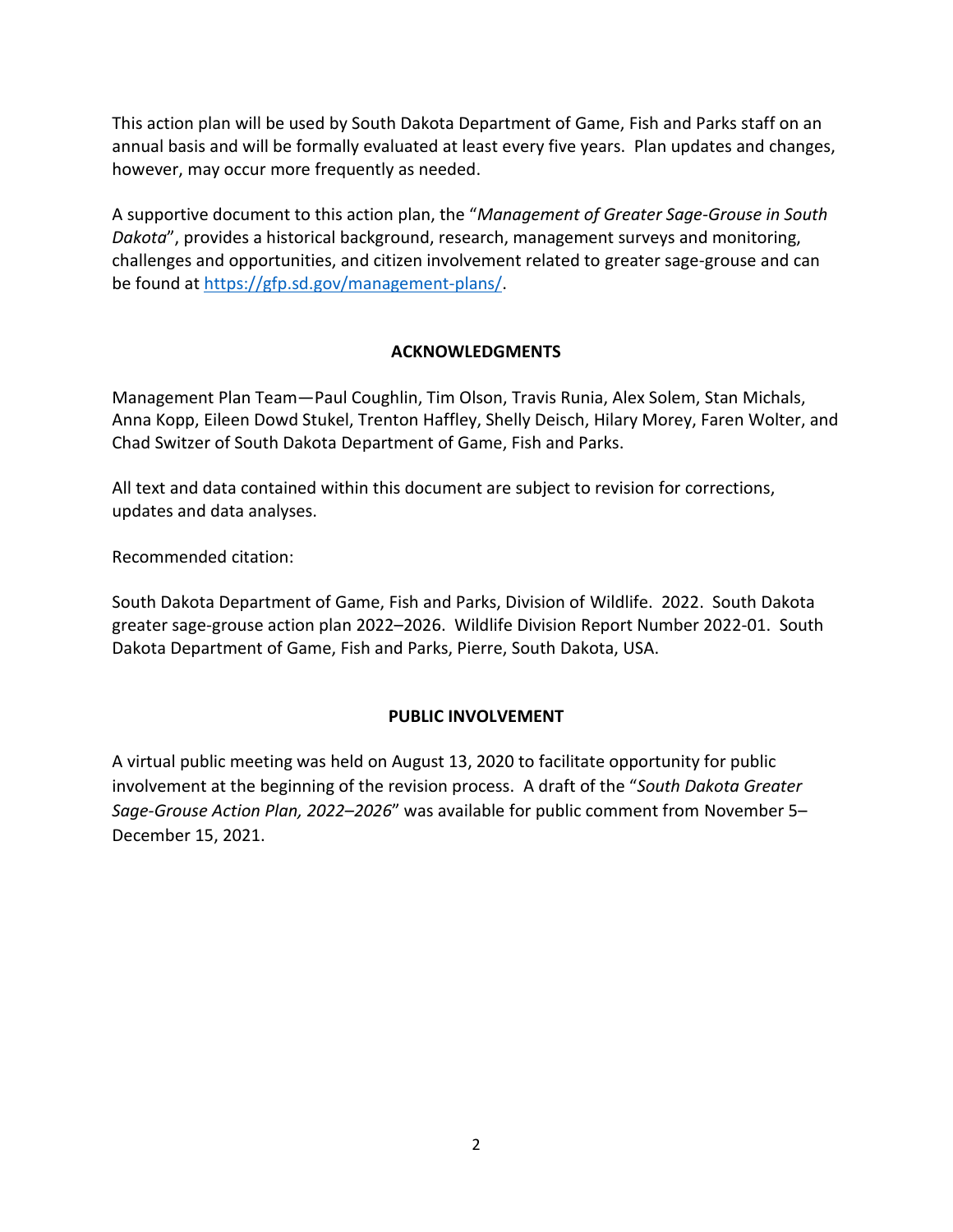#### **INTRODUCTION**

The greater sage-grouse (*Centrocercus urophasianus*; hereafter sage-grouse) is the largest of all North American grouse, and often referred to as sage-hen, sage-chicken, or sage-cock. Adult males can weigh in excess of 5 lbs (2.3 kg) and measure 27–34 in (69–86 cm) in length, while adult females can weigh between 2–3 pounds (0.9–1.4 kg) and measure 18–24 in (46–61 cm). Both the male and female sage-grouse have a grayish-brown appearance, narrow pointed tail feathers, and feathering to the toes. Female grouse are more cryptic in coloration and adult males are distinguished by a dark throat surrounded by a V-shaped patch of white feathers on the neck. During courtship display activities, males extend two skin sacs of a yellow-green coloration found near the throat and possess pronounced yellow eyecombs.

Sage-grouse are a sagebrush obligate "landscape species" and thus require large contiguous tracts of sage steppe habitat for population subsistence. Sage-grouse inhabit only 56% of their pre-settlement distribution and populations have declined 80% from 1966–2019. Loss and degradation of sagebrush (*Artemisia* spp.), improper livestock grazing, fire, invasive plant species, construction of anthropogenic infrastructure, oil and gas development, and increased mortality due to West Nile virus have been identified as the major contributing factors. More frequent drought associated with climate change could also be a threat. Overhunting was also a historic factor in the population decline. Declines in sage-grouse abundance and distribution in South Dakota (SD) are consistent with range-wide trends. Sage-grouse once inhabited the western third of the state outside of the Black Hills, but now primarily inhabit only portions of Butte and Harding counties. Sage-grouse is listed as a species of greatest conservation need in the South Dakota Wildlife Action Plan because the species is indicative of or depends upon a unique or declining habitat.

In 2010, the U.S. Fish and Wildlife Service determined that the greater sage-grouse was warranted for protection under the ESA due to the loss and fragmentation of habitat and a lack of adequate regulatory mechanisms to stem habitat loss. The Service did not propose a listing rule at the time due to the need to address higher priority listing actions. When the Service made the warranted but precluded finding in 2010, the sage-grouse became a candidate species. Through a court-ordered work plan, the Service committed to resolve the sagegrouse's "candidate" designation by September 30, 2015 by either proposing to list the species as threatened or endangered or remove the species from the "Candidate List," an action already required by the Endangered Species Act (ESA). After evaluating the best available scientific and commercial information regarding the sage-grouse, the Service has determined that protection for the sage-grouse under the ESA is no longer warranted and has removed the species from the candidate species list.

The South Dakota Department of Game, Fish and Parks (GFP) manage wildlife and their associated habitats for their sustained and equitable use, and for the benefit, welfare, and enjoyment of the people of SD and its visitors. This action plan is intended to guide wildlife managers and biologists and aid the decision-making process of the GFP Commission to ensure sage-grouse and their habitats are managed appropriately, addressing both biological and social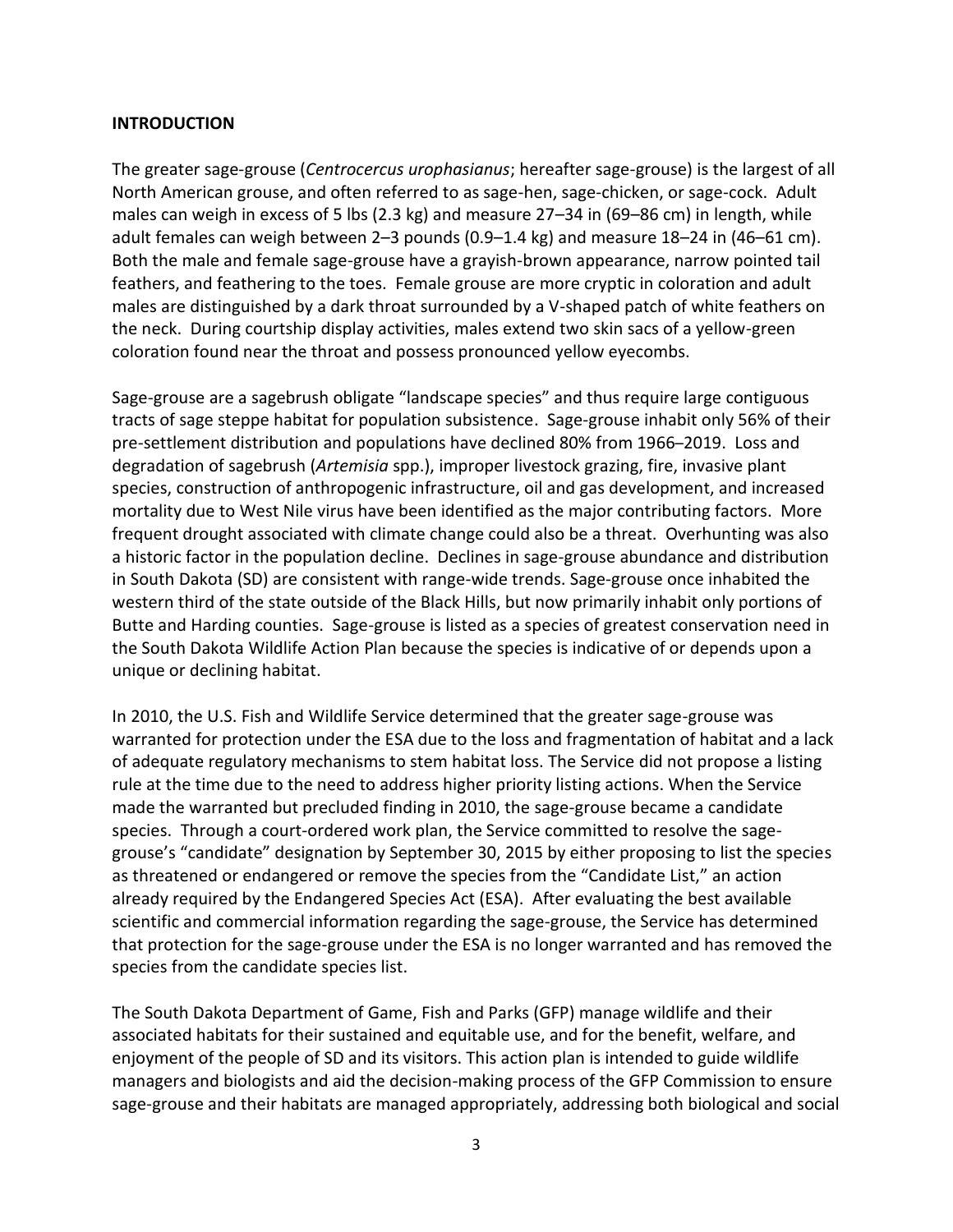considerations. It also serves to inform sportsmen and women, landowners, and all others interested in greater sage-grouse management in South Dakota.

# **POPULATION STATUS AND MONITORING**

Throughout their range, sage-grouse populations are monitored by spring lek counts. Typically, male grouse are counted on leks from the ground by trained observers within 1 hour of sunrise from mid-Mach through mid-May. The number of displaying males/lek and displaying males/geographic area are used to evaluate population trend.

GFP began collecting lek survey data in 1971; although a consistent lek count protocol was not followed until 1989. Even though a consistent lek count protocol is now used, some leks are not counted every year for various reasons (i.e. inclement weather, access) which creates challenges in data interpretation. Since 2005, it is believed most attended leks have been counted every year. Total males counted has declined since the near-term highs of 2006 (Figure 1). Since 1990, males/attended lek has been somewhat cyclical with a prominent apex in 2006 and valleys in 1996 and 2014 (Figure 2). GFP also contributes all lek data to a coordinated national effort to periodically analyze trends in sage-grouse abundance at many temporal and spatial scales. The results of the comprehensive analysis can be found at: <https://pubs.er.usgs.gov/publication/ofr20201154> .

GFP will continue to survey all leks that have been attended in the past 5 years. Inactive sites will be periodically surveyed to determine status as time allows and may be conducted from fixed-wing aircraft. Results will be updated annually in the "*Management of Greater Sage-Grouse in South Dakota*" document.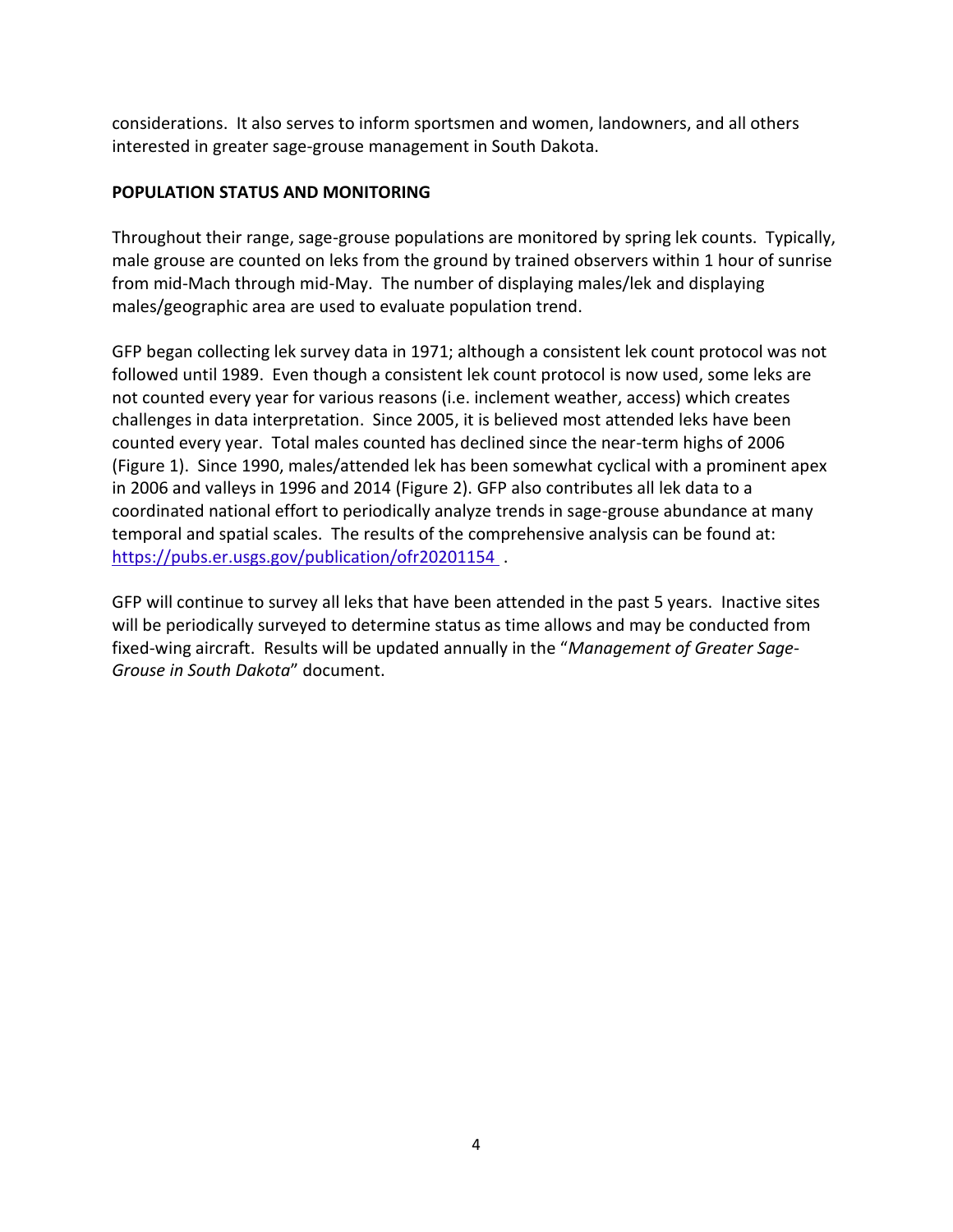

Figure 1. Total males, attended leks, and males per attended lek for sage-grouse in South Dakota, 2005–2021.



Figure 2. Male sage-grouse per attended lek in South Dakota, 1990–2021.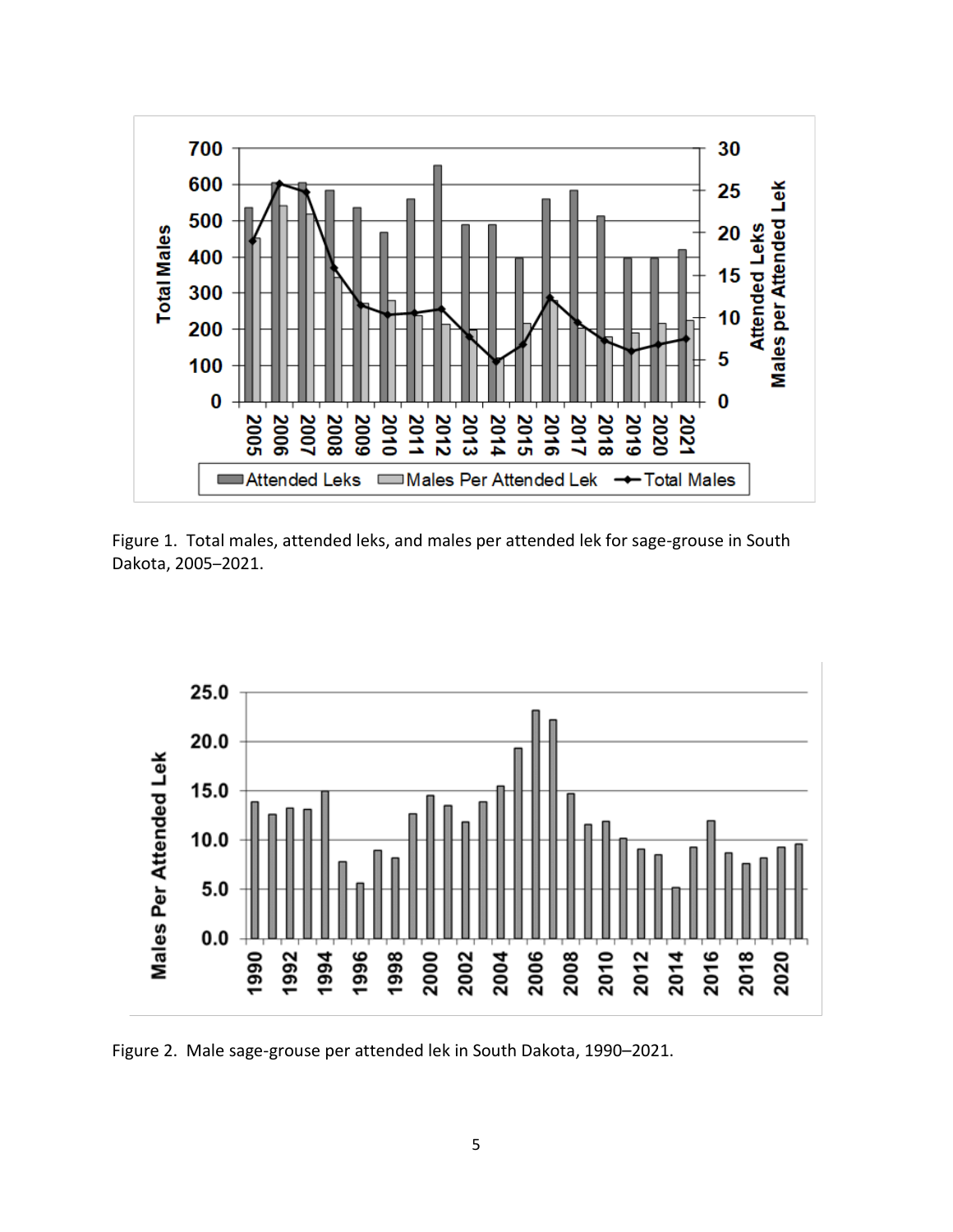#### **HUNTING**

Sage-grouse hunting seasons have been held intermittently in SD since 1955. Compared to other upland game such as prairie grouse, sage-grouse exhibit higher annual survival and lower reproductive rates, thus a comparatively conservative approach to hunting is needed. A minimum of 300 males counted on leks in Butte and Harding counties for two consecutive years will be used as a minimum threshold before a resident only hunting season will be considered (Table 1). Access permits will be issued through a lottery drawing system to control the number of hunters and subsequent harvest. A sage-grouse season will not be recommended if the species is listed as threatened or endangered under the Federal Endangered Species Act or State Endangered Species Law.

Table 1. Sage-grouse hunting season recommendation guidelines for South Dakota 2022–2026.

| <b>Population Index</b>                                                                                                                                   | <b>Hunting Season Recommendation</b>                                                                                                                                                            |
|-----------------------------------------------------------------------------------------------------------------------------------------------------------|-------------------------------------------------------------------------------------------------------------------------------------------------------------------------------------------------|
| $\geq$ 300 males counted on all leks in Butte and Harding<br>counties for 2 consecutive years                                                             | Option for short (~2-4 day) hunting season in Harding County<br>and Butte County west of US HWY 85, limit 1 sage-grouse<br>per hunter per season. Random drawing for up to 40 access<br>permits |
| < 300 males counted on all leks in Butte and Harding<br>counties $OR \geq 300$ males counted on all leks in Butte and<br>Harding counties for only 1 year | No Hunting Season                                                                                                                                                                               |

#### **MANAGEMENT PRIORITIES**

In addition to management activities involved with population monitoring and implementing the harvest strategies found in Table 1, GFP will strive to accomplish the following management priorities:

## Core Area Mapping

Across the sage-grouse range, important habitat areas have been delineated using data sources such as lek locations, breeding density maps, telemetry locations, resource selection functions, and landcover data. Commonly referred to as core areas or priority areas for conservation, the mapping products have served a key role in ongoing sage-grouse conservation efforts. The maps have served as the foundation of sage-grouse habitat management on federal lands, have been linked to policy in some states, and have guided prioritization of habitat delivery and protection on public and private lands. Core areas for SD were first delineated in 2014 as a component of the "*Sage-Grouse Management Plan for SD, 2014–2018"*. The core area encompassed 95% of known nests, 93% of breeding female locations, and 99% of winter locations. Core areas were revised in 2021 using additional data sources (Figure 3).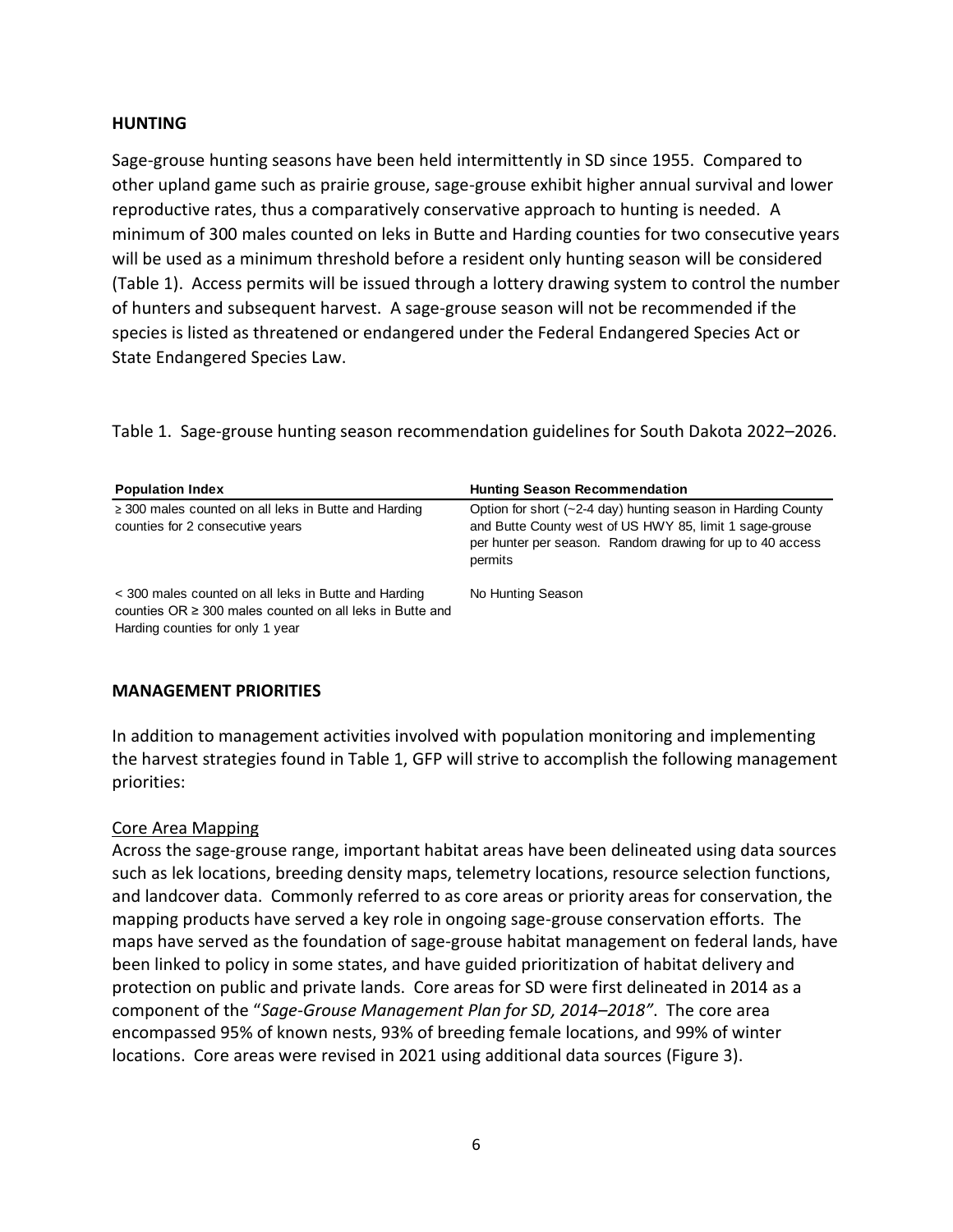

Figure 3. South Dakota sage-grouse leks and sage-grouse locations used in development of sage-grouse core areas. Note, some leks could be alternate locations of the same lek. The original core area developed in 2014 is displayed as a comparison.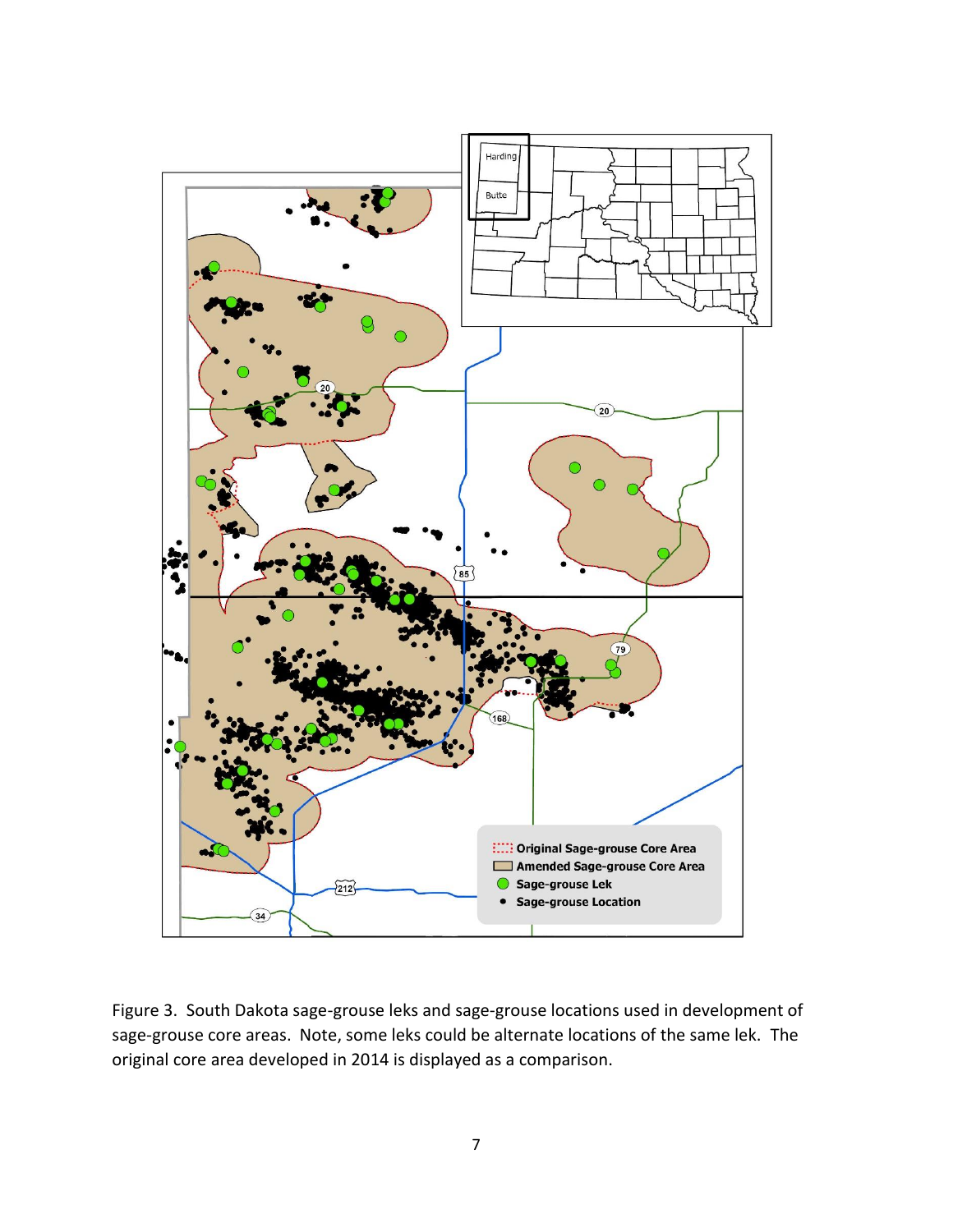#### Habitat Management

Range-wide, the loss, degradation and fragmentation of sage-steppe habitat has been the primary threat to sage-grouse populations. Therefore, actions to maintain or improve existing habitat and establish new habitat remains a management priority. A description of specific habitat considerations and habitat management guidelines are provided in the "Management of sage-grouse in South Dakota" document.

Partnerships leverage GFP's capability to deliver habitat-related programs by pooling resources among entities. Since 2010, a key partnership among GFP, United States Department of Agriculture (USDA) and Pheasants Forever has funded a Range and Wildlife Conservationist position in the Belle Fourche Natural Resources Conservation Service (NRCS) office with the primary duty of implementing the USDA's Sage Grouse Initiative. The biologist utilizes federal conservation funds such as those provided through the Environment Qualities Incentives Program to encourage improved range management on privately managed lands which benefit sage-grouse. Since inception, the program has impacted over 350,000 acres through contracts with over 90 landowners. This partnership will likely remain a cornerstone of habitat management efforts in sage-steppe habitat. GFP is also engaged in a partnership with the American Bird Conservancy and USDA to fund a Conservation Specialist position stationed in the Buffalo NRCS office. Although not specific to sage-steppe habitat, the biologist works with producers on range management projects which have concurrent benefits to wildlife in Harding County. A similar partnership among GFP, Bird Conservancy of the Rockies and USDA support a biologist stationed in the Sturgis NRCS office which includes Butte County as a work area.

GFP works closely with federal land management agencies on sage-grouse management issues. GFP reviewed and provided feedback on the Bureau of Land Management (BLM) Resource Management Plan (RMP) which was ultimately approved in September 2015. The BLM adopted the core areas as delineated in the *sage-grouse management plan South Dakota 2014−2018* as Priority Habitat Management Areas within the RMP. GFP and BLM shared data and expert opinion during the core area mapping process. GFP is committed to collaborating with BLM on sage-grouse management issues including future RMP revisions or Priority Habitat Management Areas designation.

GFP, South Dakota Office of School and Public Lands, and South Dakota Department of Agriculture and Natural Resources have a common interest to conserve sage-grouse and their habitat. There are opportunities collaborate among these 3 agencies to assure sage-grouse and their habitats are considered during state-involved procedures for energy development. An item identified in this action plan is to develop a streamlined environmental review process for state issued energy development permits or lease sales. If agreeable to all parties, the process will be described within a memorandum of agreement which will be signed by department secretaries and made public. Although not regulatory in nature, this potential action is a good faith effort to integrate sage-grouse habitat considerations into state actions related to energy development. GFP will continue to provide environmental review for proposed projects in sage-grouse habitat as described in the larger management document.